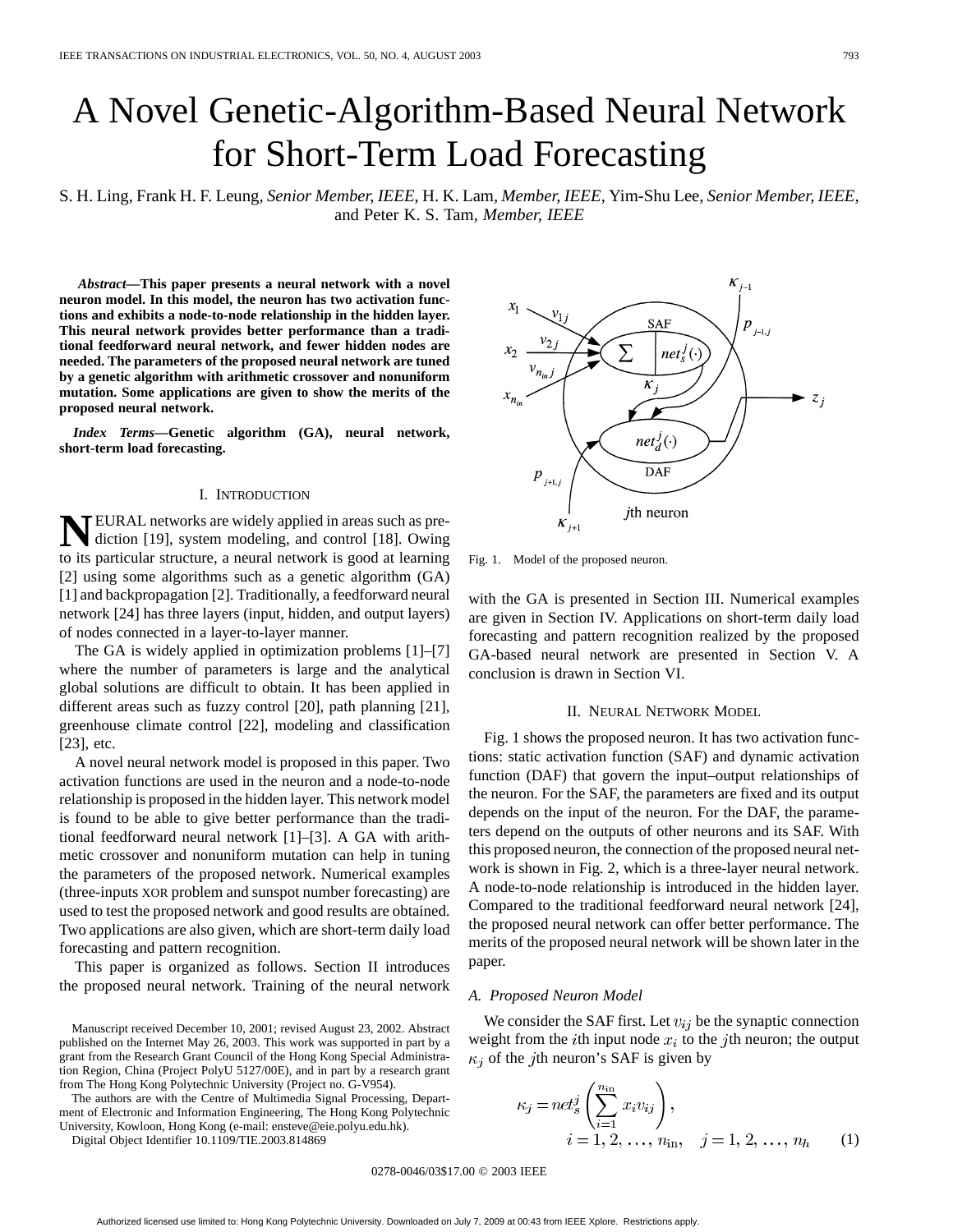

Fig. 2. Connection of the proposed neural network.

where  $n_{\text{in}}$  denotes the number of inputs and  $net_s^j(\cdot)$  is the jth static activation function

$$
net_s^j \left(\sum_{i=1}^{n_{\text{in}}} x_i v_{ij}\right) = \begin{cases} \exp\left(\frac{-\left(\sum_{i=1}^{n_{\text{in}}} x_i v_{ij} - m_s^j\right)^2}{2\sigma_s^{j^2}}\right) - 1, \\ \inf \sum_{i=1}^{n_{\text{in}}} x_i v_{ij} \leq m_s^j \\ 1 - \exp\left(\frac{-\left(\sum_{i=1}^{n_{\text{in}}} x_i v_{ij} - m_s^j\right)^2}{2\sigma_s^{j^2}}\right), \\ \text{otherwise,} \\ j = 1, 2, \dots, n_h \end{cases}
$$
 (2)

where  $m_s^j$  and  $\sigma_s^j$  are the static mean and static standard deviation for the jth SAF. The parameters ( $m_s^j$  and  $\sigma_s^j$ ) are fixed after the training processing. By using the proposed activation function in (2), the output value ranges from  $-1$  to 1. The shape of the proposed activation function is shown in Fig. 3. In Fig. 3(a), the effect of the mean value to the activation function is shown. The standard deviation  $\sigma_s$  of the function is fixed at 0.2, and the mean value m is chosen from  $-0.4$  to 0.4. In Fig. 3(b), the effect of the standard deviation to the activation function is shown. The mean value  $m_s$  is fixed at 0, and the standard deviation  $\sigma_s$ is chosen from 0.1 to 0.5. It can be observed from these two figures that  $net_s(f) \rightarrow 1$  as  $f \rightarrow \infty$ , and  $net_s(f) \rightarrow -1$  as  $f \rightarrow -\infty$ .

For the DAF, the neuron output  $z_i$  of the jth neuron is defined as

$$
z_j = net_d^j(\kappa_j, m_d^j, \sigma_d^j), \qquad j = 1, 2, \dots, n_h \qquad (3)
$$



Fig. 3. Sample activation functions of the proposed neuron. (a)  $\sigma_s = 0.2$ . (b)  $m_s = 0.$ 

where  $net_d^j(\cdot)$  is the jth DAF, which is given by

$$
net_d^j(\kappa_j, m_d^j, \sigma_d^j) = \begin{cases} e^{-(\kappa_j - m_d^j)^2 / 2\sigma_d^{j^2}} - 1, & \text{if } \kappa_j \le m_d^j\\ 1 - e^{-(\kappa_j - m_d^j)^2 / 2\sigma_d^{j^2}}, & \text{otherwise,} \end{cases}
$$
  

$$
j = 1, 2, ..., n_h
$$
 (4)

where

$$
m_d^j = p_{j+1,j} \times \kappa_{j+1} \tag{5}
$$

$$
\sigma_d^j = p_{j-1,j} \times \kappa_{j-1} \tag{6}
$$

 $m_d^j$  and  $\sigma_d^j$  are the dynamic mean and dynamic standard deviation for the j<sup>th</sup> DAF;  $\kappa_{j-1}$  and  $\kappa_{j+1}$  represent the SAF's output of the  $j-1$ th and  $j+1$ th neurons, respectively;  $p_{j+1, j}$  denotes the weight of the link between the  $j+1$ th node and the jth node, and  $p_{i-1, i}$  denotes the weight of the link between the  $j-1$ th node and the jth node. It should be noted from Fig. 1 that if  $j = 1$ ,  $p_{j-1,j}$  is equal to  $p_{n_h,j}$ , and if  $j = n_h$ ,  $p_{j+1,j}$  is equal to  $p_{1,j}$ . Unlike the SAF, the DAF is dynamic as its parameters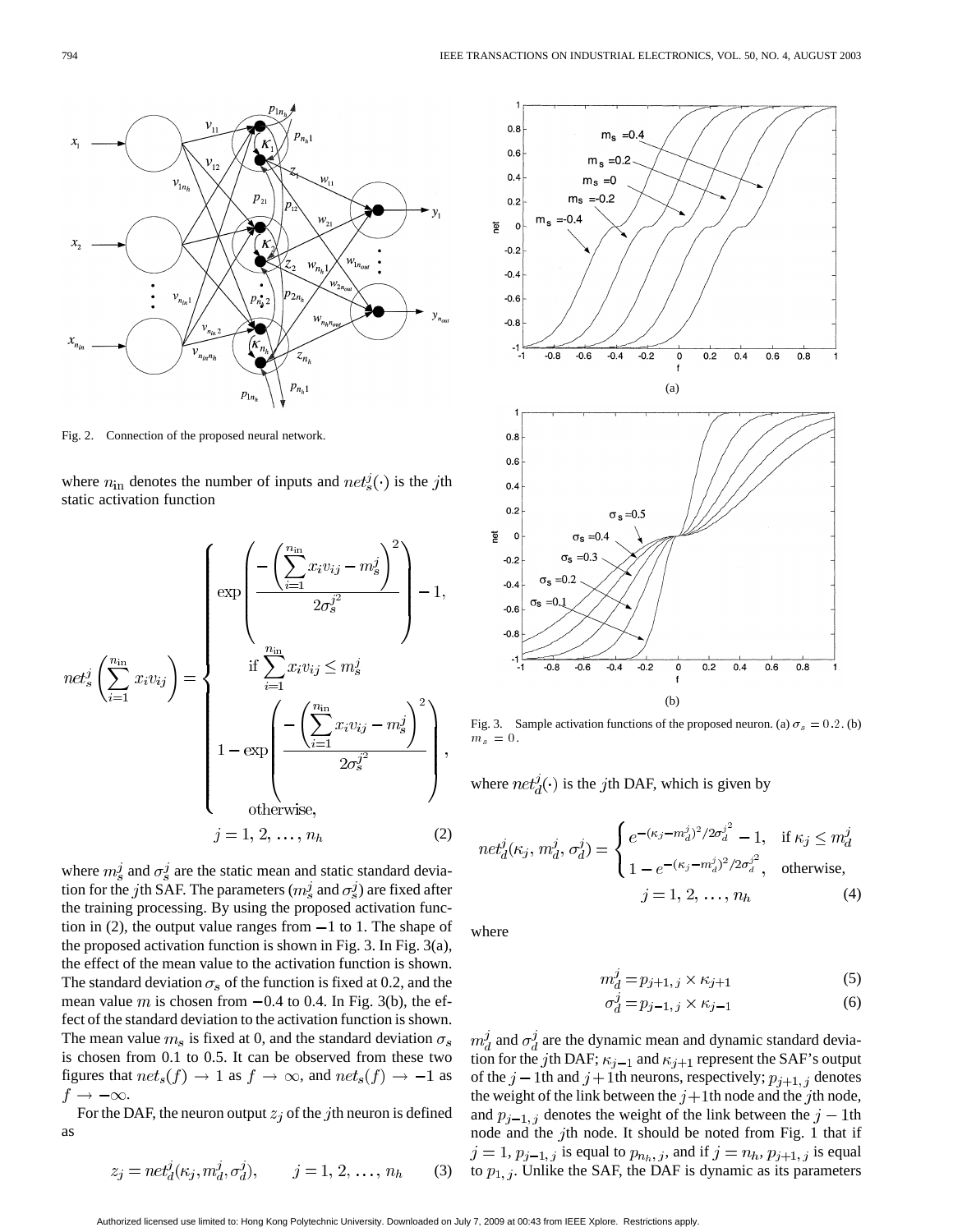depend on the outputs of the  $j-1$ th and  $j+1$ th neurons. Referring to (1)–(6), the input–output relationship of the proposed neuron is as follows:

$$
z_j = net_d^j \left( net_s^j \left( \sum_{i=1}^{n_{\text{in}}} x_i v_{ij} \right), m_d^j, \sigma_d^j \right), \qquad j = 1, 2, ..., n
$$
\n(7)

#### *B. Connection of the Proposed Neural Network*

The proposed neural network has three layers with  $n_{\rm in}$  nodes in the input layer,  $n_h$  nodes in the hidden layer, and  $n_{out}$  nodes in the output layer. In the hidden layer, the neuron model presented in the previous section is employed. A node-to-node relationship is introduced in the hidden layer. In the output layer, a static activation function is employed, which is given by

$$
y_l = net_o^l \left( \sum_{j=1}^{n_h} z_j w_{jl} \right), \qquad l = 1, 2, ..., n_{out}.
$$
 (8)

From (7), we have

$$
y_l = net_o^l \left( \sum_{j=1}^{n_h} net_d^j \left( net_s^j \left( \sum_{i=1}^{n_{\text{in}}} x_i v_{ij} \right), m_d^j, \sigma_d^j \right) w_{jl} \right) \tag{9}
$$

where  $w_{jl}, j = 1, 2, ..., n_h; l = 1, 2, ..., n_{out}$ , denotes the weight of the link between the  $j$ th hidden and the  $l$ th output nodes;  $net<sub>o</sub><sup>t</sup>(.)$  denotes the activation function of the output neuron

$$
net_o^l\left(\sum_{j=1}^{n_h} z_j w_{jl}\right) = \begin{cases} \exp\left(\frac{-\left(\sum_{j=1}^{n_h} z_j w_{jl} - m_o^l\right)^2}{2\sigma_o^{l^2}}\right) - 1, \\ \qquad \qquad \text{if } \sum_{j=1}^{n_h} z_j w_{jl} \le m_o^l \\ 1 - \exp\left(\frac{-\left(\sum_{j=1}^{n_h} z_j w_{jl} - m_o^l\right)^2}{2\sigma_o^{l^2}}\right), \\ 1 - \exp\left(\frac{-\left(\sum_{j=1}^{n_h} z_j w_{jl} - m_o^l\right)^2}{2\sigma_o^{l^2}}\right), \\ \text{otherwise} \end{cases}
$$

where  $m_o^l$  and  $\sigma_o^l$  are the mean and the standard deviation of the output node activation function, respectively. The parameters of the proposed neural network can be trained by the GA.

## III. TRAINING WITH GA

In this section, the proposed neural network is employed to learn the input–output relationship of an application using the GA. This GA is implemented with arithmetic crossover and nonuniform mutation [3]. A population of chromosomes  $P$  is initialized and then evolves. First, two parents are selected from

 $P$  by the method of spinning the roulette wheel [3]. Then, a new offspring is generated from these parents using crossover and mutation operations, which are governed by the probabilities of crossover and mutation, respectively. These probabilities are chosen by trial and error through experiments for good performance. The new population thus generated replaces the current population. The above procedures are repeated until a certain termination condition is satisfied. The termination condition may be that the algorithm stops when a predefined number of generations has been processed.

Let the input–output relationship of an application be described by

$$
\mathbf{y}^{d}(t) = \mathbf{g}\left(\mathbf{x}^{d}(t)\right), \qquad t = 1, 2, ..., n_{d} \tag{11}
$$

where  $y^d(t) = [y_1^d(t) y_2^d(t) \cdots y_{n_{\text{out}}}^d(t)]$  is the desired output corresponding to the input  $\mathbf{x}^{d}(t) = [x_1^d(t) \ x_2^d(t) \ \cdots \ x_{n_{in}}^d(t)]$  of an unknown nonlinear function  $\mathbf{g}(\cdot)$  and  $n_d$  denotes the number of input–output data pairs. The fitness function is defined as

$$
fitness = \frac{1}{1 + err}
$$
(12)

$$
err = \frac{\sum_{k=1}^{2m} \sum_{t=1}^{n} |y_k^d(t) - y_k(t)|}{n_d \times n_{out}}.
$$
 (13)

The objective is to maximize the fitness value of (12) using the GA by setting the chromosome to be for all  $i, j, l$ . In this paper,  $v_{ij}, p_{j+1, j}, p_{j-1, j}, w_{jl} \in [-1, 1], m_s^j, m_o^l \in [-0.5, 0.5],$ and  $\sigma_s^j$ ,  $\sigma_o^l \in [0.01, 0.5]$ . The range of the fitness function of (12) is [0, 1]. By using the proposed GA-based neural network, a well-trained neural network with respect to the fitness value can be obtained.

### IV. EXAMPLES

In this section, two examples are given: the XOR problem and the forecasting of sunspot number.

### *A. XOR Problem*

The three-input XOR function, which is not linearly separable, has the following input–output relationship:

$$
\begin{cases}\n(-1, -1, -1), (-1, +1, +1),\n(+1, -1, +1), (+1, +1, -1) \to -1\n(-1, -1, +1), (-1, +1, -1),\n(+1, -1, -1), (+1, +1, +1) \to +1.\n\end{cases}
$$
\n(14)

The three inputs of the proposed neural network are defined as  $x_i(t)$ ,  $i = 1, 2, 3$ , and  $y(t)$  is the network output. The number of hidden nodes  $(n_h)$  is set at three. Referring to (9), the proposed neural network used for the three-inputs XOR classification problem is governed by

$$
y(t) = net_o \left( \sum_{j=1}^{3} net_d^j \left( net_s^j \left( \sum_{i=1}^{3} x_i v_{ij} \right), m_d^j, \sigma_d^j \right) w_j \right). \tag{15}
$$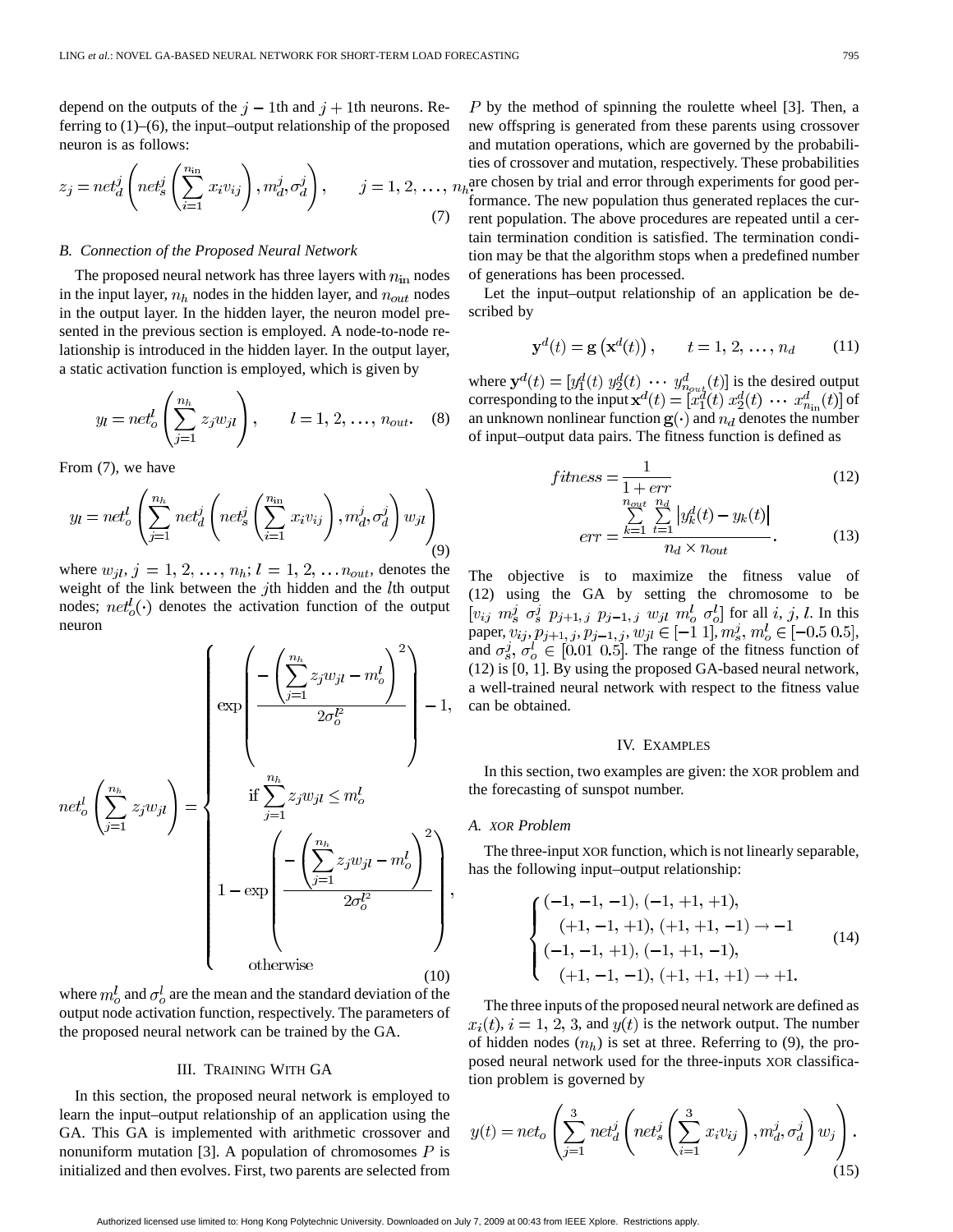|                                      | <b>Fitness Value</b> | MAE      |
|--------------------------------------|----------------------|----------|
| Proposed Neural<br>Network           | 0.999988             | 0.002533 |
| <b>Traditional Neural</b><br>Network | 0.880901             | 0.135201 |

The fitness function is defined as follows:

$$
fitness = \frac{1}{1 + err}
$$
\n<sup>(16)</sup>

$$
err = \frac{\sum_{t=1} |y^d(t) - y(t)|}{8}.
$$
 (17)

The GA is employed to tune the parameters of the proposed neural network of (15). The objective is to maximize the fitness function of (16). The chromosomes used for the GA are  $[v_{ij}$   $m_s^j$   $\sigma_s^j$   $p_{j+1, j}$   $p_{j-1, j}$   $w_j$   $m_o$   $\sigma_o$ ] for all i and j. The initial values of the parameters of the neural network are randomly generated. For comparison purpose, a traditional feedforward neural network (three-input–single-output) trained by the GA is also used to solve the three-input XOR classification problem. The number of hidden node of the traditional neural network is five. (By using five hidden nodes for the traditional neural network, the number of parameters to be tuned is the same as that of the proposed neural network, which is 26.) The population size used for the GA is ten and the number of iterations to train the neural network is 1000 for both networks. The probabilities of crossover and mutation for the GA are set at 0.8 and 0.35 respectively, which are chosen by trial and error. The results of the proposed and traditional neural networks are tabulated in Table I and shown in Fig. 4. It can be seen that the performance of the proposed neural network is better.

## *B. Forecasting the Sunspot Number*

The sunspot numbers from 1700 to 1980 exhibit nonlinear, nonstationary, and non-Gaussian cycles that are difficult to model and predict. We use the proposed neural network (three-input–single-output) for the sunspot number forecasting. The inputs  $x_i$  of the proposed neural network are defined as  $x_1(t) = y_1^d(t-1), x_2(t) = y_1^d(t-2),$  and  $x_3(t) = y_1^d(t-3),$ where t denotes the year and  $y_1^d(t)$  is the sunspot numbers at the year  $t$ . The sunspot numbers of the first 180 years (i.e.,  $1705 \le t \le 1884$ ) are used to train the proposed neural network. Referring to (9), the proposed neural network used for the sunspot forecasting is governed by

$$
y_1(t) = net_o^1 \left( \sum_{j=1}^3 net_d^j \left( net_s^j \left( \sum_{i=1}^3 x_i v_{ij} \right), m_d^j, \sigma_d^j \right) w_{j1} \right)
$$
\n(18)

The fitness function is defined as follows:

$$
fitness = \frac{1}{1 + err}
$$
(19)  

$$
err = \sum_{t=1705}^{1884} \frac{|y_1^d(t) - y_1(t)|}{180}
$$
(20)



Fig. 4. Results of the XOR problem. (a) Fitness values obtained from the proposed (solid line) and the traditional neural networks (dotted line) for 1000 iterations. (b) The output patterns obtained by the proposed (dotted line with "\*" marks) and the traditional neural networks (dotted line with "x" marks), as compared with the desired output (solid line with "o" marks).

The GA is employed to tune the parameters of the proposed neural network of (18). The result is again compared with that from a traditional three-input–single-output feedforward neural network. The numbers of hidden nodes of the proposed network and the traditional network are three and nine, respectively, which are chosen by trial and error through experiments for good performance. The population size used for the GA is ten and the number of iterations to train the neural network is 1000. The probability of crossover is set at 0.8 for both networks. The probability of mutation is set at 0.3 and 0.25 for the proposed and the traditional networks, respectively. The tuned neural networks are used to forecast the sunspot number of the years 1885–1979. The fitness value, training error [governed by (20)], and the forecasting error [governed by  $\sum_{t=1885}^{1979} (|y_1^d(t)$  $y_1(t) / (96)$ ] are tabulated in Table II. The proposed neural network once again performs better.

#### V. APPLICATIONS

In this section, two application examples are given, which are short-term daily home electric load forecasting and pattern recognition.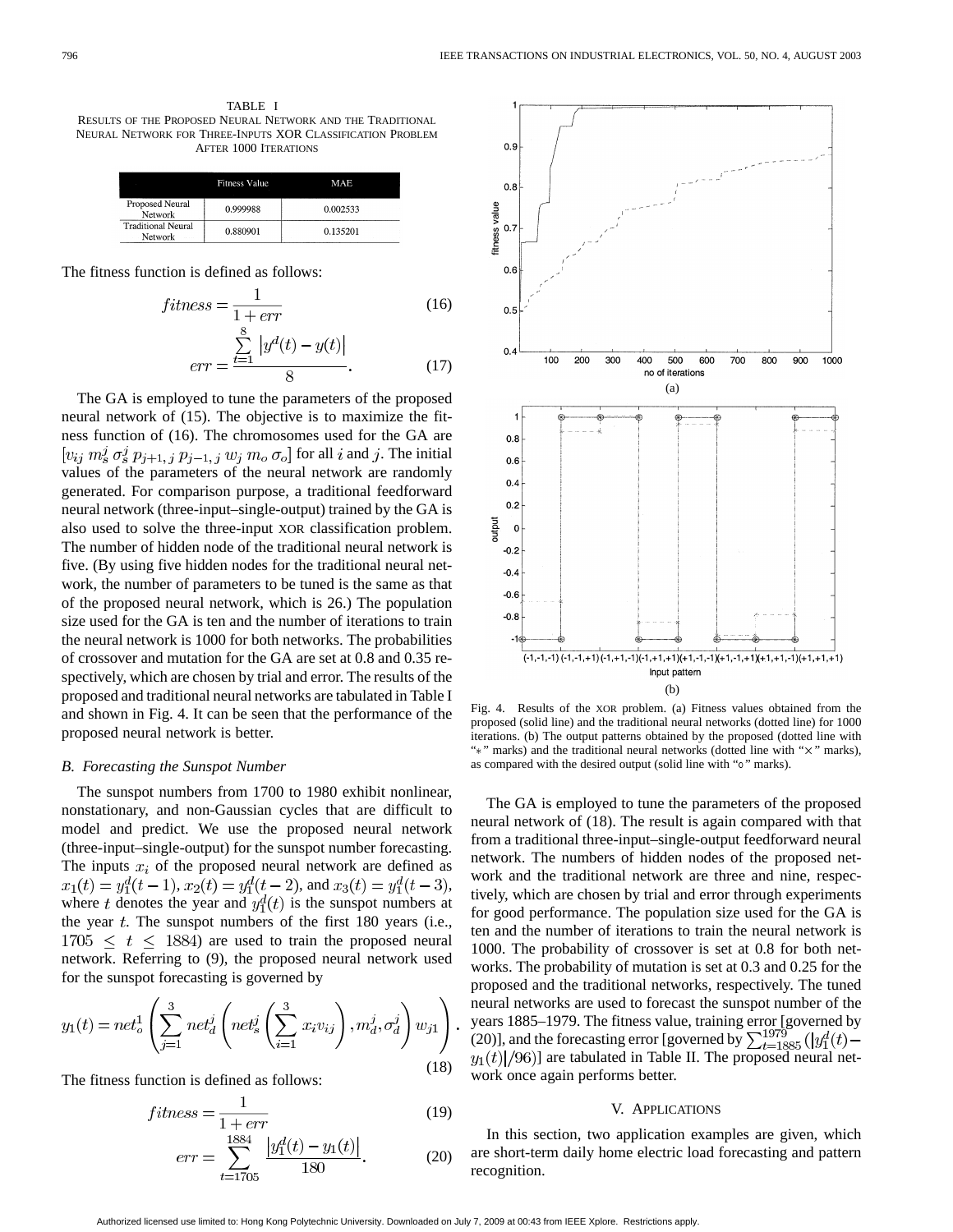TABLE II RESULTS OF THE PROPOSED NEURAL NETWORK AND THE TRADITIONAL NEURAL NETWORK FOR FORECASTING OF THE SUNSPOT NUMBER AFTER 1000 ITERATIONS

|                                      | <b>Fitness Value</b> | Training error<br>(MAE) | Forecasting<br>(MAE) |
|--------------------------------------|----------------------|-------------------------|----------------------|
| Proposed Neural<br>Network           | 0.9546               | 9.51                    | 13.18                |
| <b>Traditional Neural</b><br>Network | 0.9429               | 12.12                   | 14.31                |

### *A. Short-Term Daily Home Electric Load Forecasting*

In the intelligent home system [8], the ac power line network is used not only for supplying power, but also serves as the data communication channel for electrical appliances. With this ac power line data network, short-term load forecasting can be realized. An accurate load forecasting can bring the following benefits: 1) increasing the reliability [4] of the ac power line data network and 2) optimizing electric load scheduling. Artificial neural network have been considered as very promising tools for short-term electric load forecasting [9]–[17]. However, the gradient-descent (GD) algorithms for parameters training of the feedforward neural networks suffer from the common problems of convergence to local minima and sensitivity to initial values of the parameters. Global search techniques such as the GA may solve these problems.

The idea of the daily electric load forecasting is to construct seven multi-input–multi-output neural networks, one for each day of the week. Each network has 24 outputs representing the expected hourly load for a day. One important job in designing the forecasting system is the selection of the input variables. In this electric load forecasting system, we have three main kinds of input variables: 1) historical data of loads: hourly loads of the previous day were collected and used as historical load inputs; these data reflect the family habit of consuming power; 2) temperature inputs: the average temperature of the previous day and the present day are used as two inputs in this forecasting system; and 3) rainfall index inputs: the average rainfall indexes of the previous day and the present day are used as two inputs in this forecasting system. The range of the rainfall index is from 0 (no rain) to 1 (heavy rain).

One network serves one day type (from Monday to Sunday). Eachneuralnetworkhas28inputsand24outputs.Thefirst24input nodes  $(x_1, \ldots, x_{24})$  represent the previous 24 hourly loads and are denoted by  $x_i = L_i^d(t-1)$ , where  $i = 1, 2, ..., 24$ . Node  $25 (x_{25})$  and node  $26 (x_{26})$  represent the average temperatures of the previous day and present day, respectively. Node  $27 (x_{27})$  and node  $28(x_{28})$  represent the averager ainfall indexes of the previous day and present day, respectively. The output layer consists of 24 output nodes that represent theforecasted 24 hourlyloads of a day and are denoted by  $y_l(t) = L_l(t)$ ,  $l = 1, 2, ..., 24$ . Data of 12 weeks (week 1–week 12) for learning and data of 2 weeks (week 13–week 14) for testing are prepared. Referring to (9), the proposed neural network used for the daily electric load forecasting is governed by

$$
y_l(t) = net_o^l \left( \sum_{j=1}^{n_h} net_d^j \left( net_s^j \left( \sum_{i=1}^{24} x_i v_{ij} \right), m_d^j, \sigma_d^j \right) w_{jl} \right),
$$
  

$$
l = 1, 2, ..., 24.
$$
 (21)

TABLE III RESULTS OF THE PROPOSED NEURAL NETWORK AND THE TRADITIONAL NEURAL NETWORK FOR DAILY ELECTRIC LOAD FORECASTING FOR WEDNESDAY

| Proposed Neural Network |                 |            | <b>Traditional Neural Network</b> |            |  |
|-------------------------|-----------------|------------|-----------------------------------|------------|--|
| $n_h$                   | <b>Fitness</b>  | Number of  | Fitness                           | Number of  |  |
|                         | Value           | parameters | Value                             | parameters |  |
| 3 <sup>1</sup>          | 0.977358<br>216 |            | 0.944286                          | 183        |  |
|                         | 0.978133        | 272        | 0.974208                          | 236        |  |
|                         | 0.977819        | 328        | 0.977089                          | 289        |  |
|                         | 0.981248        | 384        | 0.967182                          | 342        |  |
|                         | 0.977091        | 440        | 0.972413                          | 395        |  |
|                         | 0.982483        | 496        | 0.967235                          | 448        |  |
|                         | 0.981188        | 552        | 0.950723                          | 501        |  |

TABLE IV RESULTS OF THE PROPOSED NEURAL NETWORK AND THE TRADITIONAL NEURAL NETWORK FOR DAILY ELECTRIC LOAD FORECASTING FOR SUNDAY

| Proposed Neural Network |                |            | <b>Traditional Neural Network</b> |            |  |
|-------------------------|----------------|------------|-----------------------------------|------------|--|
| n <sub>h</sub>          | <b>Fitness</b> | Number of  | <b>Fitness</b>                    | Number of  |  |
|                         | Value          | parameters | Value                             | parameters |  |
| $\mathbf{a}$            | 0.979647       | 216        | 0.945921                          | 183        |  |
| 4                       | 0.979552       | 272        | 0.965002                          | 236        |  |
| 5                       | 0.977991       | 328        | 0.967021                          | 289        |  |
| 6                       | 0.977371       | 384        | 0.968254                          | 342        |  |
| 7                       | 0.975546       | 440        | 0.970349                          | 395        |  |
| 8                       | 0.976570       | 496        | 0.964480                          | 448        |  |
| $\mathbf Q$             | 0.977074       | 552        | 0.966030                          | 501        |  |

TABLE V TRAINING AND FORECASTING ERRORS IN TERMS OF MAPE FOR DAILY ELECTRIC LOAD FORECASTING FOR WEDNESDAY

|       | Proposed Neural Network  |                             | <b>Traditional Neural Network</b> |                             |  |
|-------|--------------------------|-----------------------------|-----------------------------------|-----------------------------|--|
| $n_h$ | Training error<br>(MAPE) | Forecasting error<br>(MAPE) | Training error<br>(MAPE)          | Forecasting error<br>(MAPE) |  |
| 3     | 2.3167                   | 2.8466                      | 5.9002                            | 5.4427                      |  |
| 4     | 2.2356                   | 2.4853                      | 2.6474                            | 3.6954                      |  |
| 5     | 2.2684                   | 2.8813                      | 2.3448                            | 2.8316                      |  |
| 6     | 1.9110                   | 2.0443                      | 3.3932                            | 3.8580                      |  |
|       | 2.3446                   | 2.7791                      | 2.8370                            | 2.8964                      |  |
| 8     | 1.7829                   | 1.9365                      | 3.3874                            | 3.4152                      |  |
| 9     | 1.9173                   | 1.9898                      | 5.1831                            | 4.3619                      |  |

The number of hidden nodes  $(n_h)$  is changed from three to nine in ordertotestthelearningperformance.TheGAisemployedtotune the parameters of the neural network of (21). The fitness function is defined as follows:

$$
fitness = \frac{1}{1 + err} \tag{22}
$$

$$
err = \frac{1}{12} \sum_{t=1}^{12} \frac{1}{24} \sum_{k=1}^{24} \frac{\left| y_k^d(t) - y_k(t) \right|}{y_k^d(t)}.
$$
 (23)

The value of *err* indicates the mean absolute percentage error (MAPE) of the forecasting result. The population size is ten. The number of the iterations to train the proposed neural network is 2000. The results are tabulated in Tables III and IV for Wednesday and Sunday, respectively. The fitness value and the number of parameters of the network are shown. We can observe that the performance of the proposed neural network is better than the traditional one. Tables V and VI show the average training error from week 1 to week 12 in terms of MAPE and the average forecasting error from week 13 to week 14 in terms of MAPE on Wednesday and Sunday, respectively. The best training errors are 1.7829 and 2.0776 for Wednesday and Sunday, respectively. These imply 24.0% and 32% improvements, respectively, over the traditional neural network. The best forecasting errors are 1.9365 and 1.9120 for Wednesday and Sunday, respectively. These imply 31.6% and 30.9% improvements. Fig. 5 shows the results of the daily electric load forecasting on Sunday (week 13).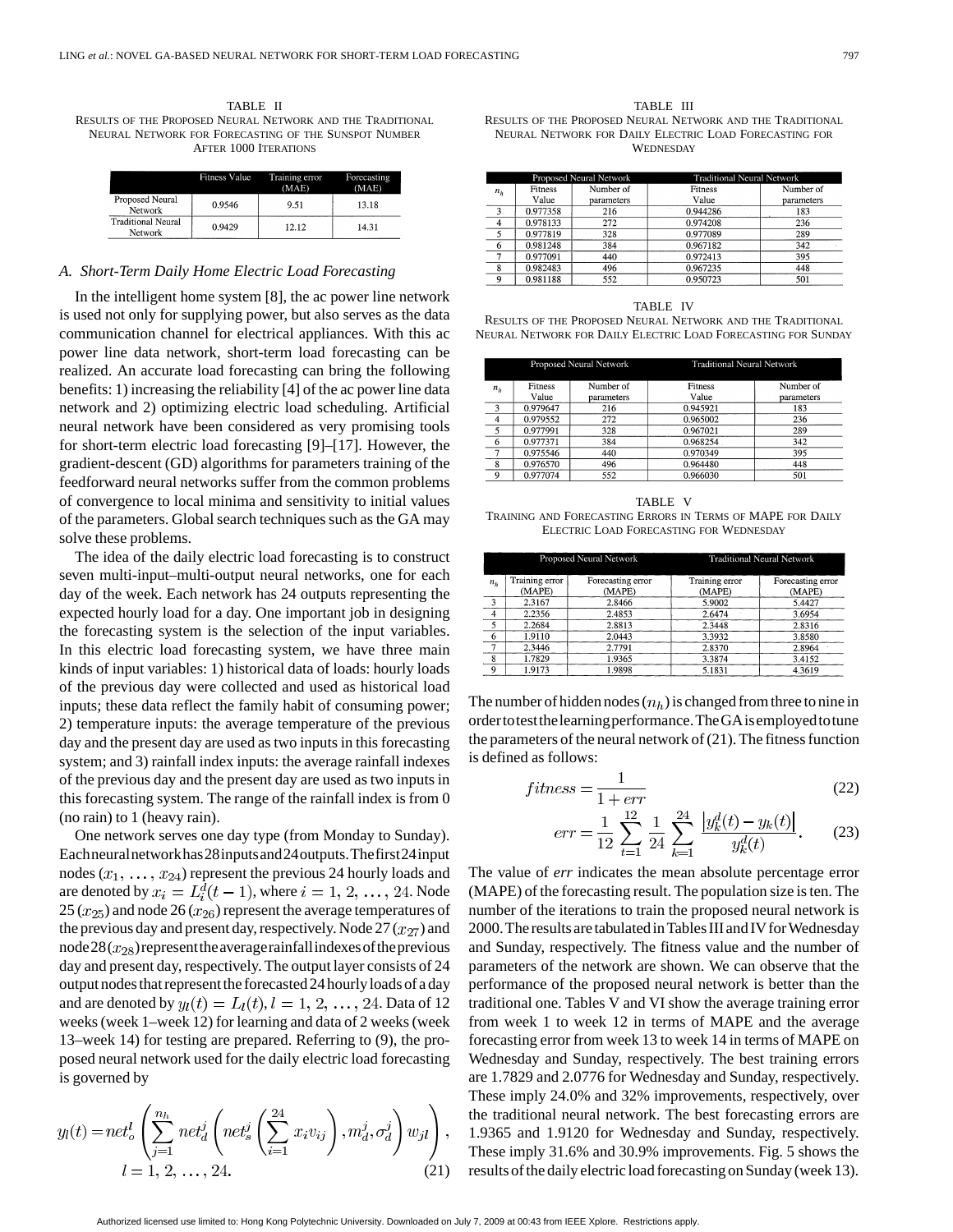TABLE VI TRAINING AND FORECASTING ERRORS IN TERMS OF MAPE FOR DAILY ELECTRIC LOAD FORECASTING FOR SUNDAY

|       |                          | Proposed Neural Network     | Traditional Neural Network |                             |  |
|-------|--------------------------|-----------------------------|----------------------------|-----------------------------|--|
| $n_h$ | Training error<br>(MAPE) | Forecasting error<br>(MAPE) | Training error (MAPE)      | Forecasting error<br>(MAPE) |  |
| 3     | 2.0776                   | 2.3054                      | 5.7170                     | 5.2094                      |  |
|       | 2.0875                   | 1.9120                      | 3.6268                     | 4.0758                      |  |
|       | 2.2504                   | 2.5362                      | 3.4104                     | 3.3927                      |  |
|       | 2.3153                   | 2.5324                      | 3.2786                     | 3.2126                      |  |
|       | 2.5067                   | 2.6807                      | 3.0556                     | 2.7665                      |  |
|       | 2.3992                   | 2.3987                      | 3.6828                     | 4.1690                      |  |
|       | 2.3464                   | 2.2005                      | 3.5164                     | 4.1102                      |  |



Fig. 5. Daily electric load forecast results on Sunday (week 13) obtained by the proposed neural network (dotted line) and the traditional neural network (dashed line), as compared with the actual load (solid line).

We can see that the forecasting result using the proposed neural network is better and good forecasting is obtained.

## *B. Pattern Recognition*

An application of pattern recognition by the proposed neural network will be presented in this section. Every point on a two-dimensional plane is characterized by a number. A ten-input–three-output neural network is used. The ten inputs nodes,  $x_i$ ,  $i = 1, 2, ..., 10$ , are the numbers corresponding to ten uniformly sampled points of the input pattern. Three patterns are to be recognized: rectangle, triangle, and straight line. We use 300 sets of tem sample points for each pattern to train the neural network. Hence, we have 900 (300  $\times$  3) sets of data for training. The three outputs  $y_l(t)$ ,  $l = 1, 2, 3$ are the output value of each pattern. A larger value of  $y_l(t)$ implies that the input pattern matches more closely the defined class. For example, a larger  $y_1(t)$  implies that the input pattern more likely is a rectangle. Referring to (9), the proposed neural network used for the pattern recognition is governed by

$$
y_l(t) = net_o^l \left( \sum_{j=1}^{n_h} net_d^j \left( net_s^j \left( \sum_{i=1}^{10} x_i v_{ij} \right), m_d^j, \sigma_d^j \right) w_{jl} \right).
$$
  

$$
l = 1, 2, 3.
$$
 (24)

The GA is employed to tune the parameters of the proposed neural network of (24). The fitness function is defined as

TABLE VII RESULTS OF THE PROPOSED NEURAL NETWORK AND THE TRADITIONAL NEURAL NETWORK FOR PATTERN RECOGNITION

|                               | <b>Fitness</b><br>value | No. of<br>parameters $(n_h)$ | Training<br>error (MSE) | Forecasting<br>error (MSE) | Recognition<br>accuracy |
|-------------------------------|-------------------------|------------------------------|-------------------------|----------------------------|-------------------------|
| Proposed<br>neural network    | 0.9887                  | 125                          | 0.0114                  | 0.0238                     | 96.00%                  |
| Traditional<br>neural network | 0.9717                  | 227                          | 0.0291                  | 0.0411                     | 93.33%                  |

follows:

$$
fitness = \frac{1}{1 + err}
$$
(25)  

$$
err = \sum_{k=1}^{10} \frac{\sum_{t=1}^{300} \left( \left( \frac{y_k(t)}{\|\mathbf{y}(t)\|} \right)^2 - \left( \frac{y_k^d(t)}{\|\mathbf{y}^d(t)\|} \right)^2 \right)}{300 \times 10}
$$
(26)

The value of *err* indicates the mean square error (MSE) of the recognition system. The initial values of the neural network parameters are randomly generated. For comparison, a traditional feedforward neural network (ten-inputs–three-outputs) trained by the GA is also used to recognize the patterns. The number of hidden nodes of the proposed network  $(n_h)$  and the traditional network are seven and 16, respectively, which are chosen by trial and error through experiments for good performance. The population size is ten and the number of iterations to train the neural network is 2000. The probability of crossover for the GA is set at 0.8 for both networks. The probabilities of mutation are set at 0.1 and 0.06 for the proposed and the traditional neural networks, respectively. After training, we use  $600 (200 \times 3)$  sets of data for testing. The results are tabulated in Table VII. From this table, it can be seen that the training error and forecasting error of the proposed neural network are smaller. The recognition accuracy of the proposed network is also better. When seven hidden nodes for the proposed neural network and 16 hidden nodes for the traditional neural network are used, the numbers of parameters to be tuned are 125 and 227, respectively. The proposed neural network has only 55% of the number of parameters of the traditional neural network. Hence, the performance of proposed neural network is better and fewer hidden nodes are needed.

## VI. CONCLUSION

A novel GA-based neural network has been proposed. Its parameters can be tuned by a GA with arithmetic crossover and nonuniform mutation. A novel neuron model with two activation functions has been introduced. By employing this neuron model in the hidden layer, the performance of the neural network is found to be better than that of the traditional feedforward neural network. Examples of a multi-input XOR problem, sunspot forecasting, short-term daily home electric load forecasting, and pattern recognition have been given. The performance of the proposed neural network in these examples is good.

#### **REFERENCES**

- [1] J. H. Holland, *Adaptation in natural and artificial systems*. Ann Arbor, MI: Univ. of Michigan Press, 1975.
- [2] D. T. Pham and D. Karaboga, *Intelligent Optimization Techniques, Genetic Algorithms, Tabu Search, Simulated Annealing and Neural Networks*. Berlin, Germany: Springer, 2000.
- [3] Z. Michalewicz, *Genetic Algorithm* + *Data Structures* = *Evolution Programs*, 2nd ed. Berlin, Germany: Springer-Verlag, 1994.